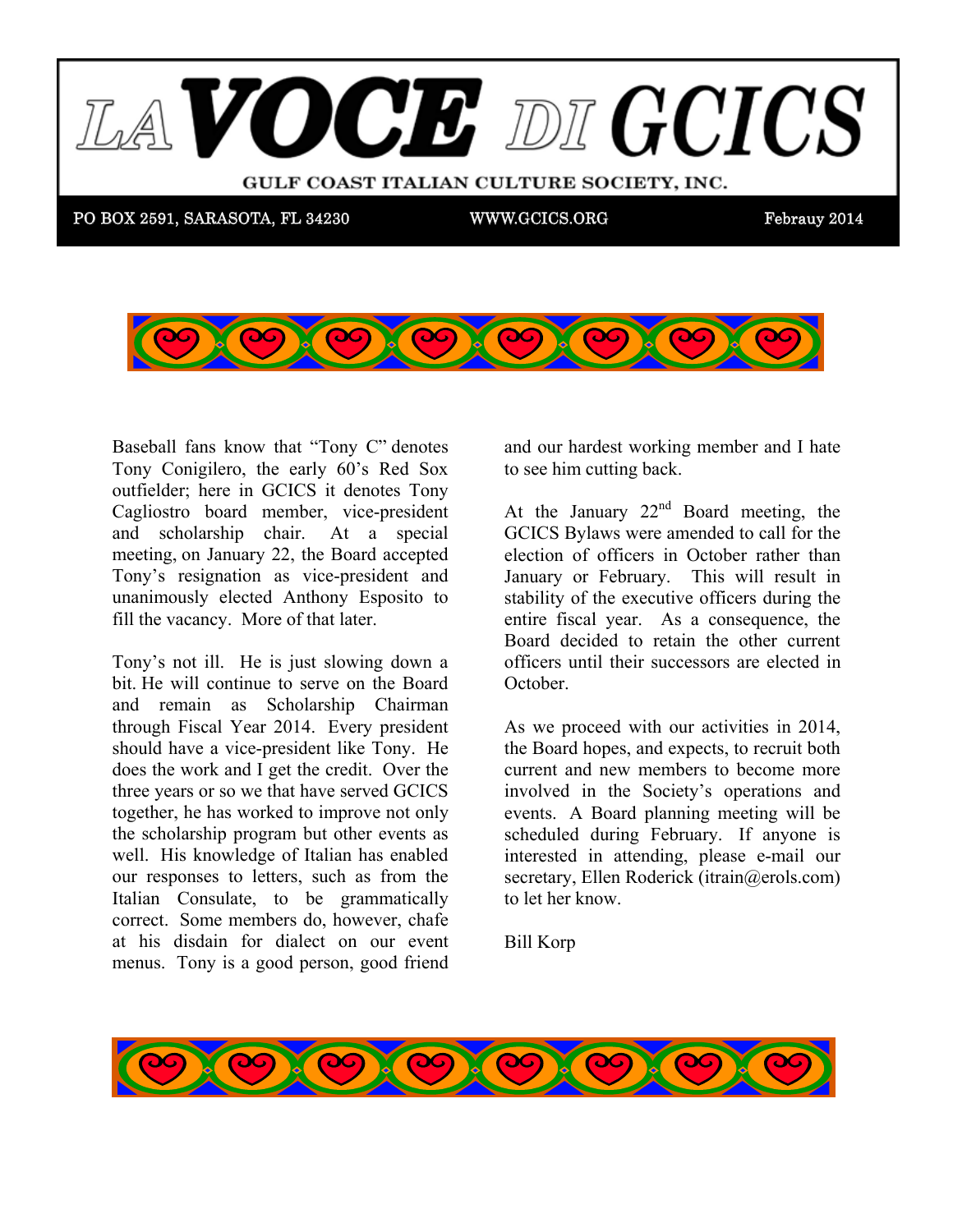## **UPCOMING EVENTS**

**Valentine's Day Dinner Dance** 



On Friday, February 14, 2014 the GCICS will celebrate Valentine's Day at the Lido Beach Holiday Inn. Dine and dance to live music. Please make every effort to come and enjoy yourself with your fellow members!

# **MENU**

*APPETIZERS CHEESE AND FRUIT TRAY* 

*SALAD Garden Salad With Choice of Dressing* 

## *ENTR*É*E*

*(Choose One)*  Served With Chef's Selections of Accompaniments *1.* Roasted Sliced Tenderloin of Beef with Bordelaise Sauce

*2.* Baked Tilapia Filet with Artichokes, Basil, and Fresh Tomatoes

## *DESSERTS*

*Assorted Desserts and Holiday Cookies Non-Alcoholic Beverages Include: Hot Coffee, Hot Tea, and Iced Tea CASH BAR* 

| WHAT:           | Valentine's Day Dinner Dance                                                                                      |
|-----------------|-------------------------------------------------------------------------------------------------------------------|
| When:           | Friday, February 14, 2014                                                                                         |
| <b>WHERE:</b>   | Holiday Inn on Lido Beach                                                                                         |
| TIME:           | $6:00 \text{ pm}$                                                                                                 |
| COST:           | \$45 per person                                                                                                   |
| <b>RESERVE:</b> | Connie Campisi, 739 Shadow Bay Way, Osprey, FL. 34229 (phone: 918-8969)<br>Note: Write choice of entrée on check. |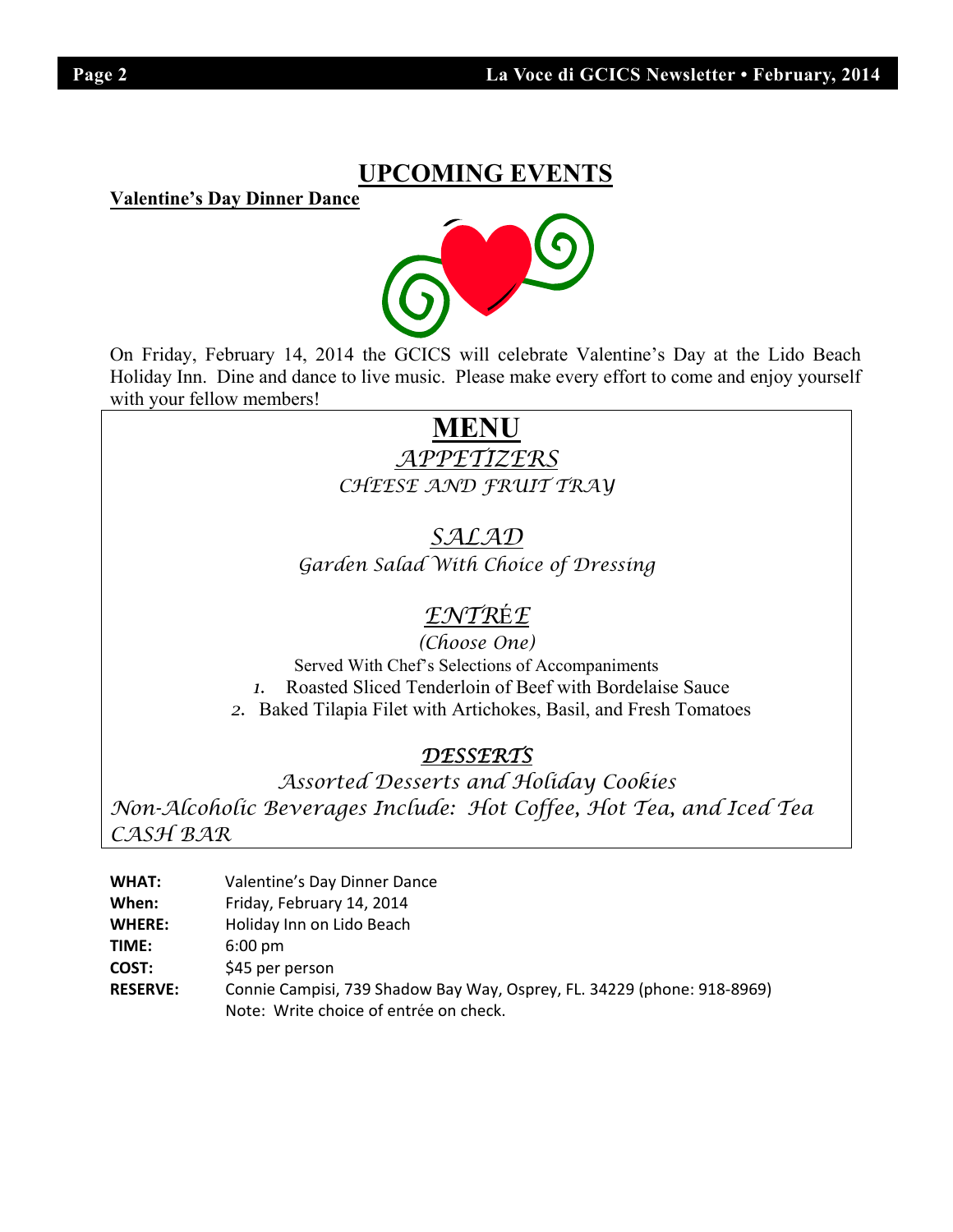## **DaVinci Machines Exhibiton**



On Tuesday, February 25, 2014, the CGICS will sponsor a tour of the DaVinci Machines Exhibition located at the Bradenton Auditorium. In front of the auditorium is street level parking which has easy access from the car into the exhibit. We will assemble at 2:00 PM for a docentled tour followed by a movie. For those who would like lunch, there is an excellent restaurant, "Pier 22," on the water just blocks from the exhibit. They will do separate checks. Reservations for lunch is 12:15 PM.

#### **OPTIONAL LUNCH**

| <b>WHERE:</b>    | Pier 22 Restaurant                                     |
|------------------|--------------------------------------------------------|
| <b>LOCATION:</b> | 1200 1 <sup>st</sup> Avenue West, Bradenton, Fl. 34205 |
| TIME:            | $12:15 \text{ pm}$                                     |
| <b>COST:</b>     | Individual Checks                                      |
| <b>RESERVE:</b>  | Indicate lunch on check                                |

| <b>PROGRAM</b>   |                                                                                  |
|------------------|----------------------------------------------------------------------------------|
| WHAT:            | The DaVinci Machines Exhibition                                                  |
| WHERE:           | The Bradenton Auditorium, 1005 1 <sup>st</sup> Avenue West, Bradenton, FL. 34205 |
| TIME:            | $2:00 \text{ PM}$                                                                |
| COST:            | \$11 PER PERSON                                                                  |
| <b>RESERVE:</b>  | Make checks payable to GCICS and mail to:                                        |
|                  | Joe Moccia, 536 Ketch Lane, Longboat Key, FL. 34228, 941-387-2039                |
| <b>DEADLINE:</b> | Friday, February 21, 2014                                                        |

#### **NOTE:**

Joe needs a COUNT FOR LUNCH so he can make the reservation. Please remember to indicate the number of people for lunch on your check.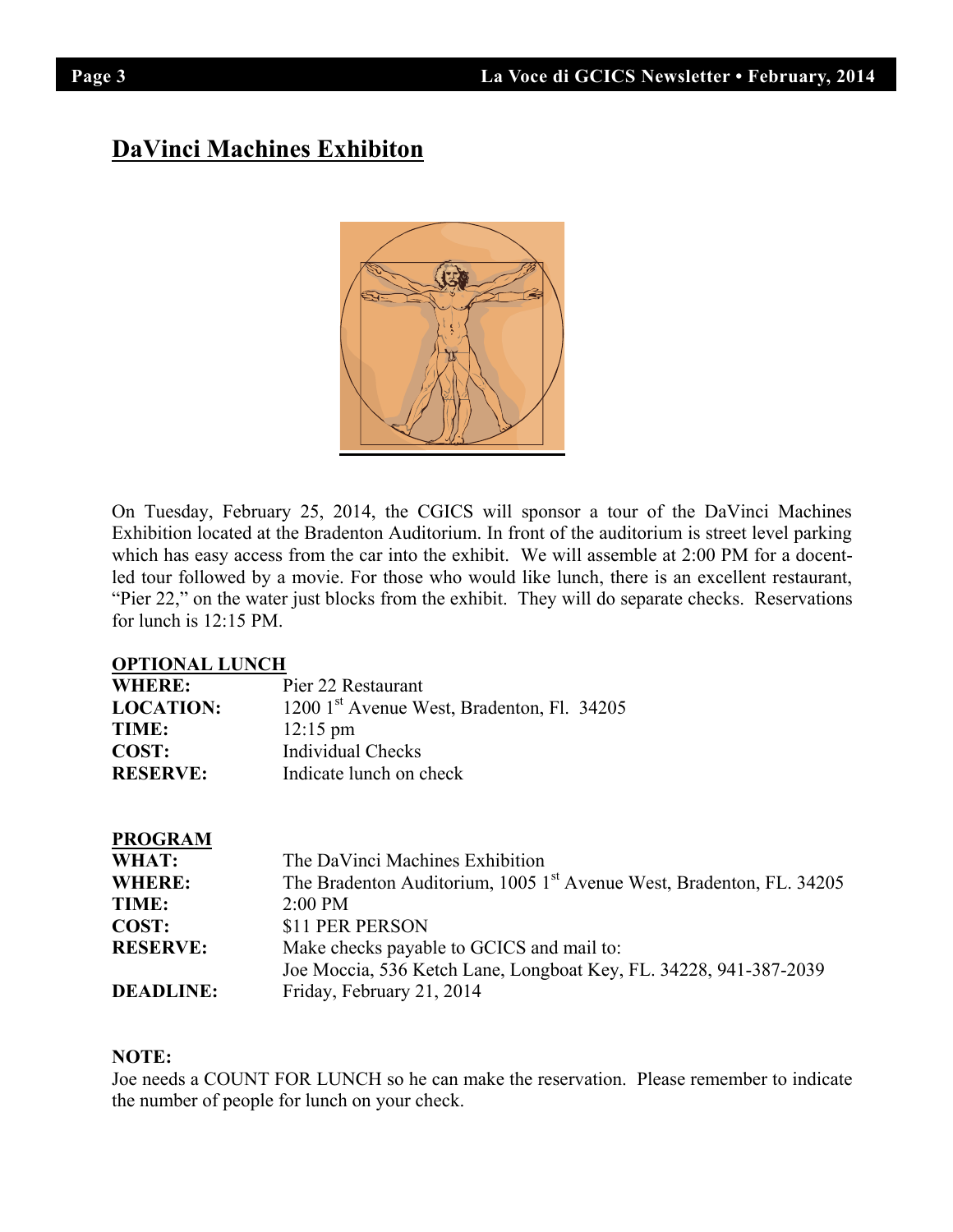### **GCICS TOWN HALL MEETING REVIEW: JANUARY 10, 2014**

By: Ellen Roderick, GCICS Secretary

We laughed and laughed. We were so very amused by the film Bill Korp (GCICS President) selected for us. The movie was **"Pranzo di Ferragosto" ("Mid-August Lunch"), a 2002 sunny comedy from Italy.** We dined and chatted, enjoying a catered luncheon of pulled pork, rolls, coleslaw, baked beans, iced tea, lemonade, coffee, and cookies – selected by Mary Rinaldi, Anthony Esposito and myself. Thirty-nine (39) members and three (3) guests had a grand time visiting, dining, sharing their input and enjoying the movie. Nine of twelve Board members were present to LISTEN to input from our members.



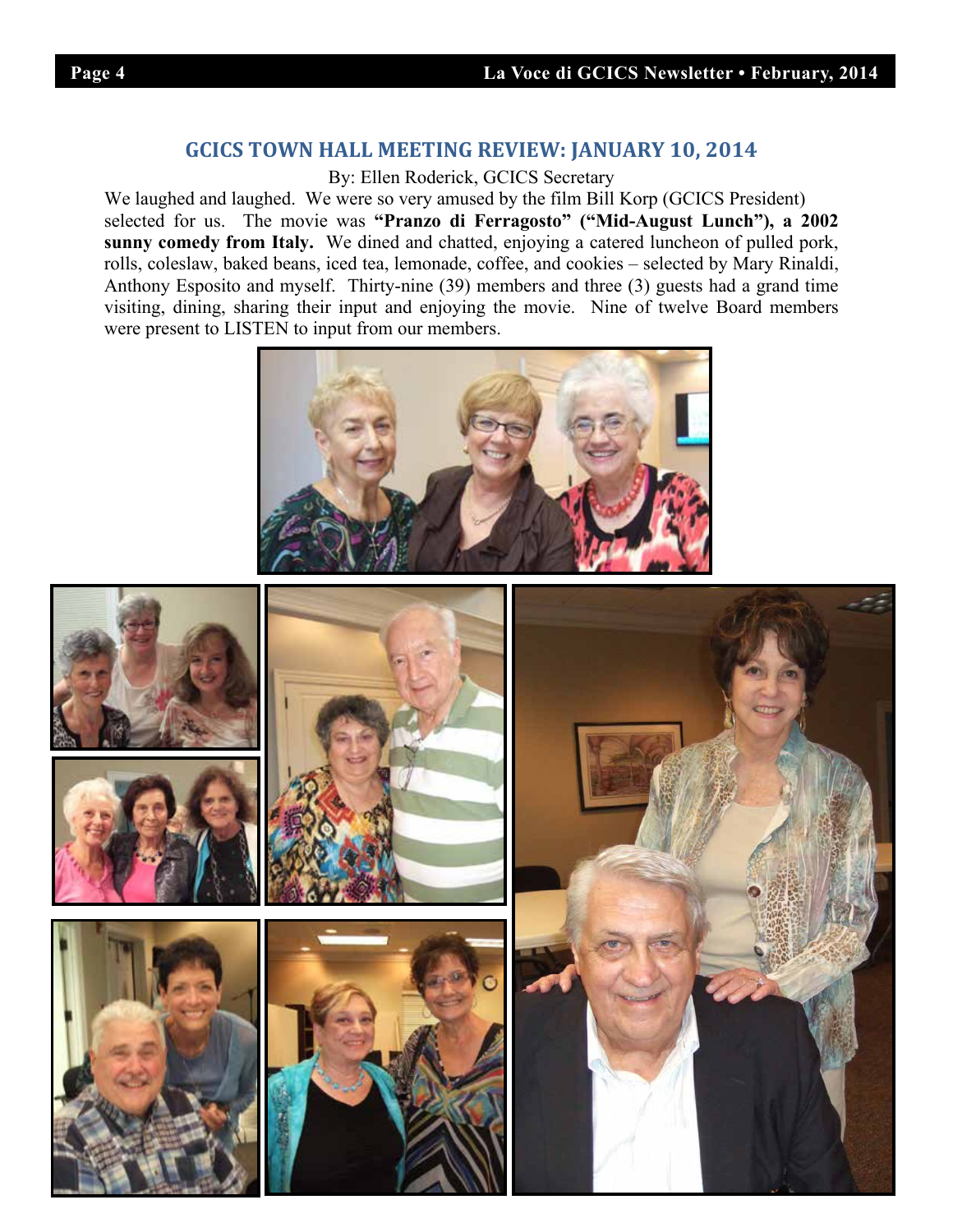# **HOWE NEW MEMBERS**

Leita Kaldi Davis (nee Bevacqua) worked at UNESCO in Paris, the UN in New York, and Tufts and Harvard Universities. She was a Peace Corps Volunteer in Senegal, and a hospital administrator in Haiti. She has written two books on those experiences, Roller Skating in the Desert and In the Valley of Atibon. She contributes a "Lettera dall"America" to Il Grillo Parlante in Calabria. Leita's interest in Italian American history stems from her own family background, from years in Italy, and from a constant interest in and love of Italians.

 Leita will be conducting a course at USF'S Lifelong Learning Academy beginning March 4 on "La Storia: Five Hundred Years of Italian American Experience." Please see www.LLA-SM.org for further information.) Mary Amabile Palmer was a guest speaker at the last course, and member of GCICS are cordially invited to the upcoming class.

Also, Leita is coordinator of the UN Women Gulf Coast Chapter Book Club.



Sheryl King Lazzarotti was born in Sterling, Colorado. Her husband Salvatore Lazzarotti was born in his parents' dining room in Brooklyn, New York. They met in Sarasota, Florida in 1971 when Sheryl was singing with the Turnau Opera Company (the predecessor of the Sarasota Opera Company). That year she was chosen winner of the Metropolitan Opera Southeast region and represented Sarasota in the Metropolitan Opera Auditions in New York.

Sal served as Art Director and Design Director at Guideposts Magazine in New York from the mid 50's through 1980 winning many awards from the New York Art Directors Club and the Society of Illustrators. In 1980, Sal's company, The New York Editors and Artists Group, was born in our kitchen in Montclair, New Jersey.

Sheryl's singing career had many high points. Among them, being a finalist in the first Luciano Pavarotti International Voice competition in Philadelphia in 1980. As family responsibilities grew, and children needed more attention, her career took 2<sup>nd</sup> chair. Thirty years ago Sheryl entered into a new career in real estate management and consulting, working for the "National Realty Trust" (NRT) and the Cendant Corporation. Cendant owns the real estate brands Coldwell Banker. Century 21, ERA, Sothebys, and the Corcoran Group in New York City.

Sheryl lives in Lakewood Ranch, sings in church and volunteers for the Alzheimer's Foundation. Sal, her husband of 41 years, has Alzheimers Disease and resides at the Springwood Care Center in Sarasota.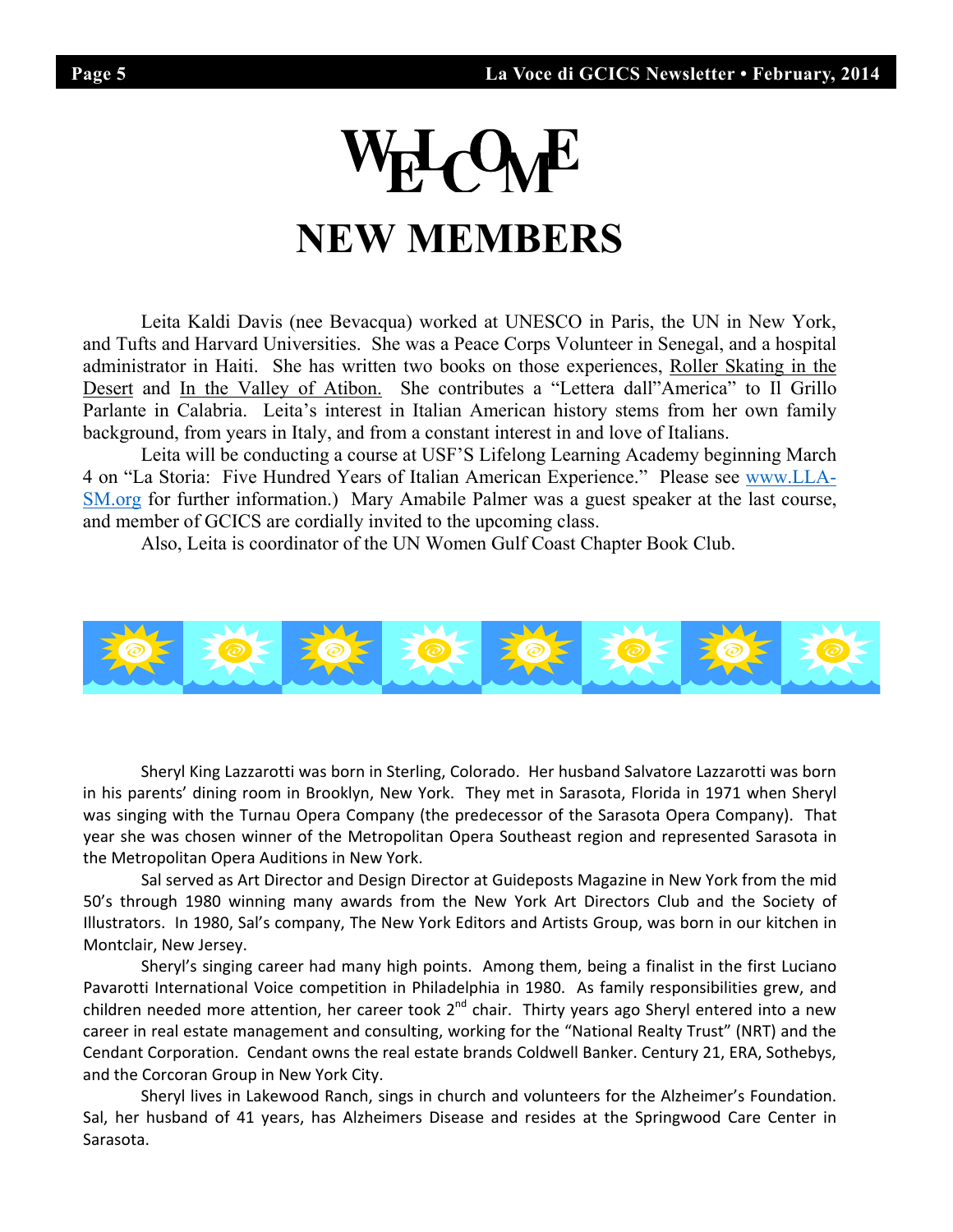

New member Joan (Giavanna Simi) DeChellis would like to project a vision of the future instead of giving her history.

"She's been around for a long time…Long ENUF to know what is truly important in this lifetime on this earth. She would humbly appreciate the opportunity to meet those of Italian Heritage who are intensely proud of that fact. This Tuscana has no favorites. We all, of the many regions of Italy, have contributed to the riches of the world; be it music, literature, science or cuisine. Her hand is outstretched in friendship in the desire to gather together and to bring an Italian flavored peace to God's glorious creation."

## **SCHOLARSHIP CORNER**



Amid the holiday season, GCICS received an unsolicited, heart-felt letter of appreciation from one of last year's scholarship recipients, Andrew Micciche. Andrew's letter was written to express "thanks" during the season of thanksgiving and to acknowledge GCICS's generosity in awarding him a scholarship. As Andrew writes, "during the season when gifts are exchanged, I am reminded of the gift you gave me. A chance for success." Andrew updated us about his progress at USF. He stated, "I currently have 54 credit hours, with DE and AP credits from high school and I currently have a 3.96 GPA with all A's and one A<sup>-</sup>." Andrew also explained that his original major was medical technology but as he indicates "the degree has changed to microbiology to allow me to have a career as a researcher which is what I have wanted to do with my life for so many years." GCICS is pleased to have received this kind thoughtful letter of gratitude from Andrew and wishes him well. We join him in hoping that, as he puts it, "with a few other gift givers, my career goals can be feasible. Good luck Andrew!

## **THE SUNSHINE LADY – ISABEL ISTORICO**

Get well wishes for a speedy recovery were sent to Pat Corsentino, a past president of GCICS.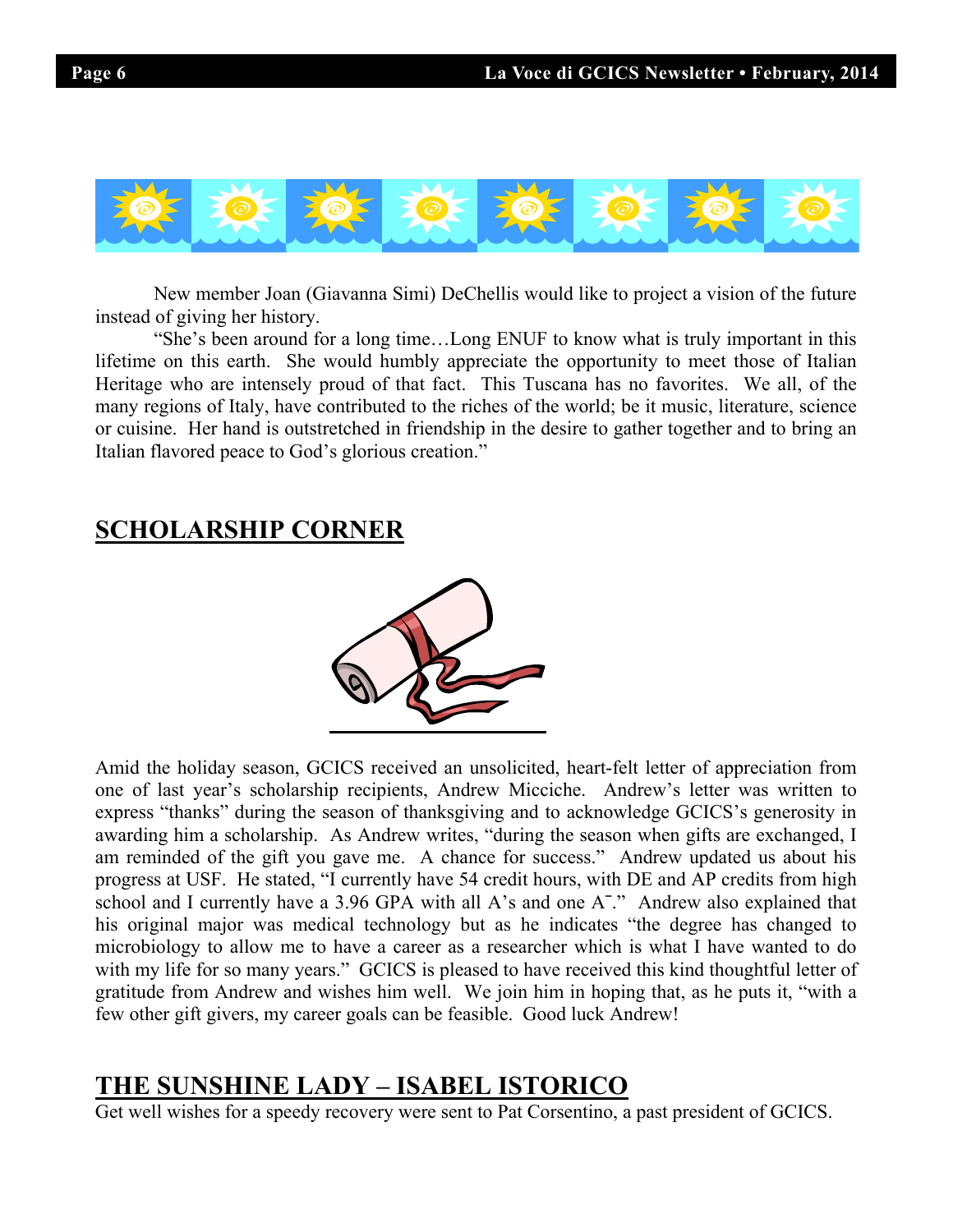$\overline{\phantom{a}}$ 

#### **OFFICERS/DIRECTORS President**  William Korp  **wrkorp@comcast.net Vice President:** Anthony Esposito AE1943@yahoo.com **Treasurer:** Anthony Esposito AE1943@yahoo.com **Secretary:**  Ellen Roderick, PhD itrain@erols.com **Fundraising**  Joseph Moccia marymoccia@verizon.net **Membership:** Robert Amedeo bobnatamedeo@comcast.net **Newsletter Editor:** Mary Rinaldi maryfrinaldi@yahoo.com **Scholarship:** Anthony Cagliostro gcicscholar@gmail.com **Social & Cultural:** Carmella Campisi 739carmella@comcast.net **Sunshine Lady:**  Isabel Istorico Isabelistorico585@comcast.net

**Directors at Large:**  Pasqual Astore pta@21stcenturyinternational.com Frank Coppa Fcoppa35@aol.com Patricia Novak principessaitalia@gmail.com

**Advisor** Aida LaBrutte steveaida@aol.com

#### **Past Presidents**

Joseph Raffaele, PhD 1988‐1992 Gabriella Thurston 1993‐2001 Patrick Corsentino 2001‐2004 Arthur Castraberti 2004‐2006 Marie Corsentino 2007 Mary Amabile Palmer 2008‐2010

## **ITALIAN CLASSES 2013‐2014 SCHEDULE**

Both the language classes and the conversation classes will be held at The Landings in the Sarasota County Schools Administrative Building located at 1950 Landing Boulevard (behind "Sweet Tomato Restaurant").

Basic Italian: Mondays 2:00‐4:00 pm Instructor: Patricia Novak – 941‐753‐8357

Feb. 2, 10, 17, 24 Mar. 3, 10, 17, 24, 31 Apr. 7, 14, 21, 28

Italian Conversation: Wednesdays 2:00‐4:00 p.m. Instructor: Frank & Pina Pergolizzi Cell: 203‐583‐2323 Phone: 941‐497‐5678

Feb. 5, 12, 19, 16 Mar. 5, 12, 19, 26 Apr. 2, 9, 16, 23, 30